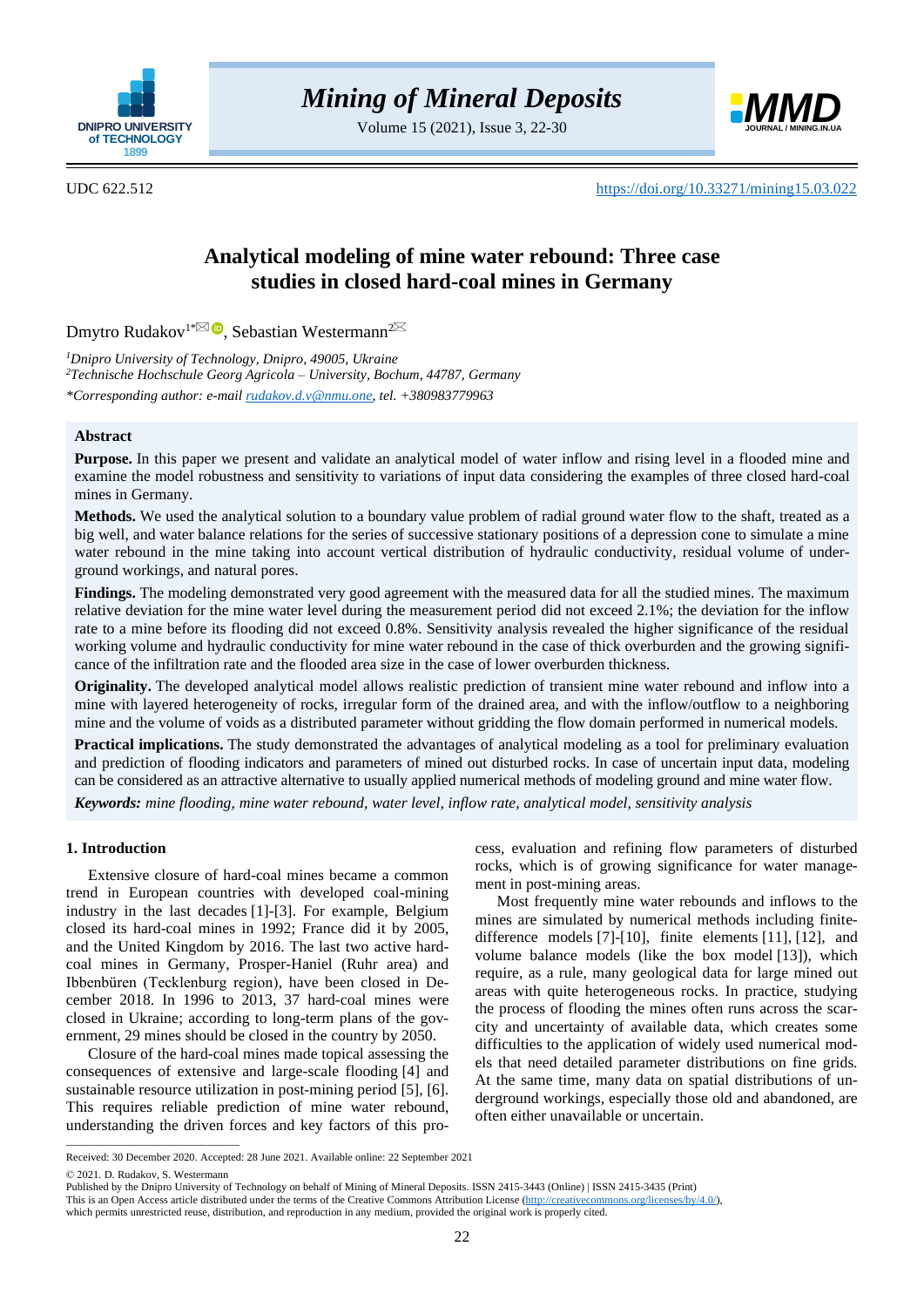Under these limitations numerical models may lose their advantages in comparison to other more simple methods based on fundamental equations of water balance and seepage theory including analytical methods for modeling ground water flow [\[14\],](#page-7-10) [\[15\].](#page-7-11) Moreover, in many studies, especially for preliminary assessments, a detailed account for geometry of underground voids is unnecessary except some specific cases like inter-mine hydraulic connections or drainage through underground galleries. But even this case can be simulated by analytical methods [\[15\],](#page-7-11) [\[16\].](#page-7-12)

In this paper we present an updated analytical model of inflow and rising mine water level in a mine being flooded that has been presented firstly in [\[15\]](#page-7-11) and updated in [\[17\].](#page-7-13) The aim of this study is to demonstrate the possibilities of analytical modeling to evaluate and predict flooding indicators and parameters of mined out rocks. To perform a comprehensive study we examined the model robustness and sensitivity to key parameter variations on the examples of three flooded mines in Germany.

#### **2. Methods**

Below we describe an analytical model to analyze flooding a mine applicable under the following assumptions.

1. Generally we simulate an isolated mine; however, hydraulic connections to neighboring mines can be taken into account as additional terms in the water balance equation.

2. The draining effect of a mine is simulated by a single well located in a geometrical center of the flow domain of circular form. Thereby we simulate radially symmetrical ground water flow to the shaft.

3. Underground workings within the mine are interconnected, so if the mine water level rises at a rate up to a few m/d, horizontal disturbances of flow propagate much faster than vertical ones; hence, the mine water level rises simultaneously in all workings.

4. Rocks within the drained area have layered heterogeneity because of geological settings and mining operations.

5. The residual volume of voids created by mining operations is uniformly distributed over each horizontal section within the mine.

6. The ground water level on the outer boundary of the flow domain remains stable during flooding the mine.

Under these assumptions we can simulate radial ground water flow to the shaft with the time-dependent water level at the inner boundary (Fig. 1). The outer and inner boundaries of the flow domain in a planar view are replaced with two circles shown by dashed lines in Figure 2.



*Figure 1. Vertical cross-section of the flow domain*



*Figure 2. Approximation of flow domain boundaries. Bold lines are real contours of drained area boundaries, a point is a shaft, dot lines are the circle approximation of outer and inner boundaries, and dash lines are the contours of underground workings*

To keep the maximum conformity between the real flow domain and the radial flow domain in the model we assume their areas are equal, with the shaft located in the geometrical center of the real domain. This can be acceptable under the assumption nr. 3 on interconnectivity of all underground workings even if there are irregularities of their locations. The evaluation of how shaft location influence the mine water rebound needs a special numerical study.

Ground water flow in a mine being flooded can be governed by the equation of radial flow to a single well, with the radial coordinate *r* in the range  $r_s \le r \le R$ :

$$
\frac{\partial (n_e \cdot h_{gw})}{\partial t} = \frac{1}{r} \cdot \frac{\partial}{\partial r} \cdot \left( k_f \cdot h_{gw} \cdot r \cdot \frac{\partial h_{gw}}{\partial r} \right) + \dot{h}_{iw} + \dot{h}_{nm}, \quad (1)
$$

where:

 $n_e$  – total effective porosity of rocks, dimensionless;  $n_e = n_{e,n} + n_{e,a};$ 

 $n_{e,n}$  – natural floodable porosity, dimensionless;

*ne,a* – porosity of anthropogenic origin emerged as a result of mining operations, dimensionless;

 $h_{gw}$  – ground water level, m SL;

 $k_f$  – the hydraulic conductivity of rocks, m/d;

 $r$  – the radial coordinate, m;

 $t$  – time, d;

 $h_{iw}$  – specific inflow rate of infiltration water to the flooded area, m/d;

 $h_{nm}$  – specific outflow rate (related to the flooded area) to neighbouring mines through connective galleries, m/d.

The ground water level  $h_{gw}$  at the inner boundary  $r = r_s$ changes in time simultaneously with the water level in the shaft and connected underground workings *hmw*:

$$
h_{gw}(r_s, t) = h_{mw}(t). \tag{2}
$$

The hydraulic radius  $r_s$  of the shaft can be evaluated as:

$$
r_s = \sqrt{\frac{A_{rw,av}}{\pi}}\,,\tag{3}
$$

where: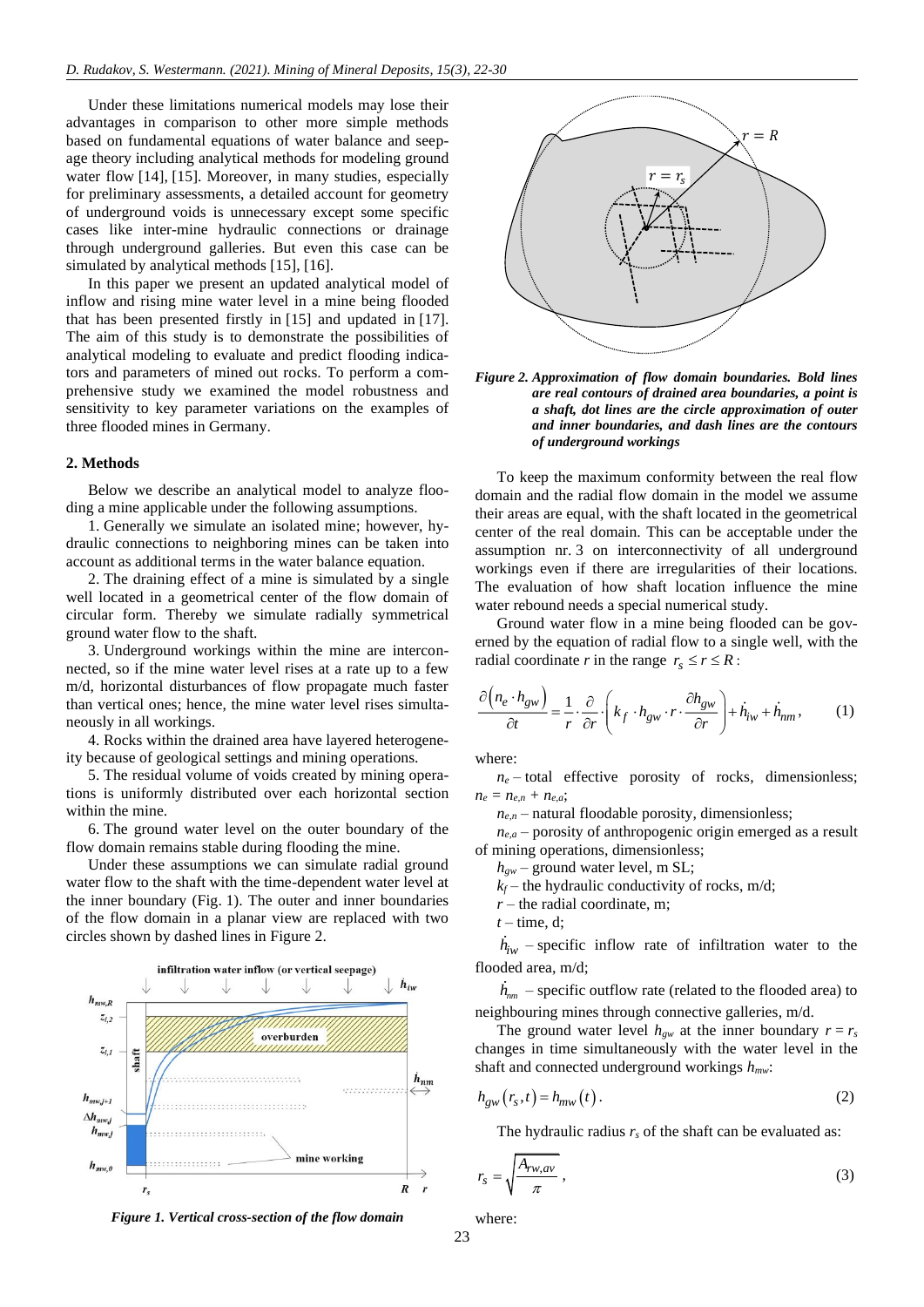$A_{rw, av}$  – average value of  $A_{rw}(z)$  which is the horizontal area of the residual volume all underground workings at the elevation  $z$ ,  $m^2$ . It is calculated as:

$$
A_{rw}(z) = \frac{V_{rw,12}}{(z_{l,2} - z_{l,1})},
$$
\n(4)

where:

 $W_{rw, 12}(z)$  – volume of all underground workings in the layer limited by two horizontal sections  $z = z_{l,1}$  and  $z = z_{l,2}$  $(z_{l, 1} \le z \le z_{l, 2}),$  m<sup>3</sup>.

The ground water head  $h_{gw}$  on the outer boundary  $r = R$ remains constant till the mine water level will completely rebound:

$$
h_{gw}(R,t) = h_{gw,R} \,. \tag{5}
$$

The radius *R* of the flow domain is evaluated similar to Equation 3:

$$
R = \sqrt{\frac{A_{wca}}{\pi}}\,,\tag{6}
$$

where:

*Awca –* surface of the water catchment area drained by the mine,  $m^2$ .

At first approximation this area can be represented as the combination of areas each drained by one of mining zones located at different depths, with each zone having its individual area of influence. As a rule, the lowest mining zone has the largest area of drainage influence. Within each zone we can discriminate two subzones; the first one envelops the outer horizontal contour of underground workings (*Ae*), the second one is the ring-like area of drainage influence around the first zone  $(A_d)$ . Under this considerations the water catchment area of the mine can be evaluated as follows:

$$
A_{wca} = A_e + A_d \tag{7}
$$

where:

 $A_e$  – area enclosing the horizontal projections of all underground excavations,  $m^2$ ;

 $A_d$  – ring-like area drained by all underground workings, m<sup>2</sup>.

Converting the actual water catchment area to its circular equivalent of the same area (Fig. 3), taking into account Equation 7 and overlapping the different projections of mining zones located at different depths we can suggest:

$$
R_e \le R \le R_e + R_d ,
$$

where:

 $R_e$  – radius of a circle with the area equal to  $A_e$ , m;

 $R_e$  – distance of drainage influence created by underground workings concentrated in the circle of the radius *Re*, m.

Following Equation 6 and the assumption on circular form we can evaluate  $R_e$  as:

$$
R_e = \sqrt{\frac{A_e}{\pi}} \ .
$$

The distance of drainage influence  $R_d$  can be evaluated for each mining zone individually. However, regarding to uncertainties of the data on locations of underground workings and hydraulic connections, the optimal approach to evaluate *R<sup>d</sup>* is to calculate the draining influence for the whole mine.



*Figure 3. Conversion of the real area of drainage influence (left) into the model-confirming shape (right)*

The well-known formulae of W. Sichardt and I. Kusakin [\[14\]](#page-7-10) valid for a single well in homogenous aquifer hardly can be applied in case of mined out rocks. In contrast, the formulae proposed by Ye. Kerkis [\[18\],](#page-7-14) [\[19\]](#page-7-15) based on empirical data on mine drainage took into account the specifics of mined out rocks and are valid for late stages of mine drainage, which is in good agreement with the conditions of mines before their flooding. Regarding to overlapping of drainage influence zones the expected value of the radius *R* can be calculated as:

$$
R = \sqrt{R_e + \frac{R_d}{2}} \,,\tag{8}
$$

where:

 $R_d$  – is calculated by the formulae in [\[19\]](#page-7-15) and refined in modeling of mine water rebound.

The term  $\hat{h}_{nm}$  in Equation 1 can be calculated as:

$$
\dot{h}_{nm} = \frac{\dot{V}_{nm}}{A_{wca}},\tag{8}
$$

where:

 $V_{nm}$  – outflow rate to neighboring mines through connective galleries,  $m^3/d$ .

The boundary value problem defined by Equations 1, 2, and 5 is non-linear because rock transmissivity  $T = k_f h_{th, gw}$ depends on the groundwater-filled thickness  $h_{th, gw}$ . Besides, the mine water level  $h_{mw}(t)$  in Equation 2 depends on the inflows governed by ground water head gradient. For these reasons Equation 1 cannot be solved in an integral form, therefore we divide the total period of flooding  $t_f$  on a number *N* of equal time steps of duration *Δt*, so:

$$
\Delta t = \frac{t_f}{N}, \ t_j = j\Delta t, \ j = 0, ..., N \ ; \tag{10}
$$

and the mine water level before flooding  $h_{mw}(0) = h_{mw,0}$ .

Instead of solving the non-steady flow problem defined by Equations 1, 2, and 5 we solve a series of *N* successive steady-state flow problems that differ each from other by the mine water level at the inner boundary  $r = r_s$ . For each *j*-th steady-state flow problem we calculate the water balance defined by the Equation:

$$
\dot{V}_{in,j} - \dot{V}_{nm,j} = \frac{\Delta V_{\Sigma,j}}{\Delta t} \,, \tag{11}
$$

where:

$$
\dot{V}_{in,j} = \dot{V}_{gw,j} + \dot{V}_{iw,j}, \text{m}^3/\text{d};
$$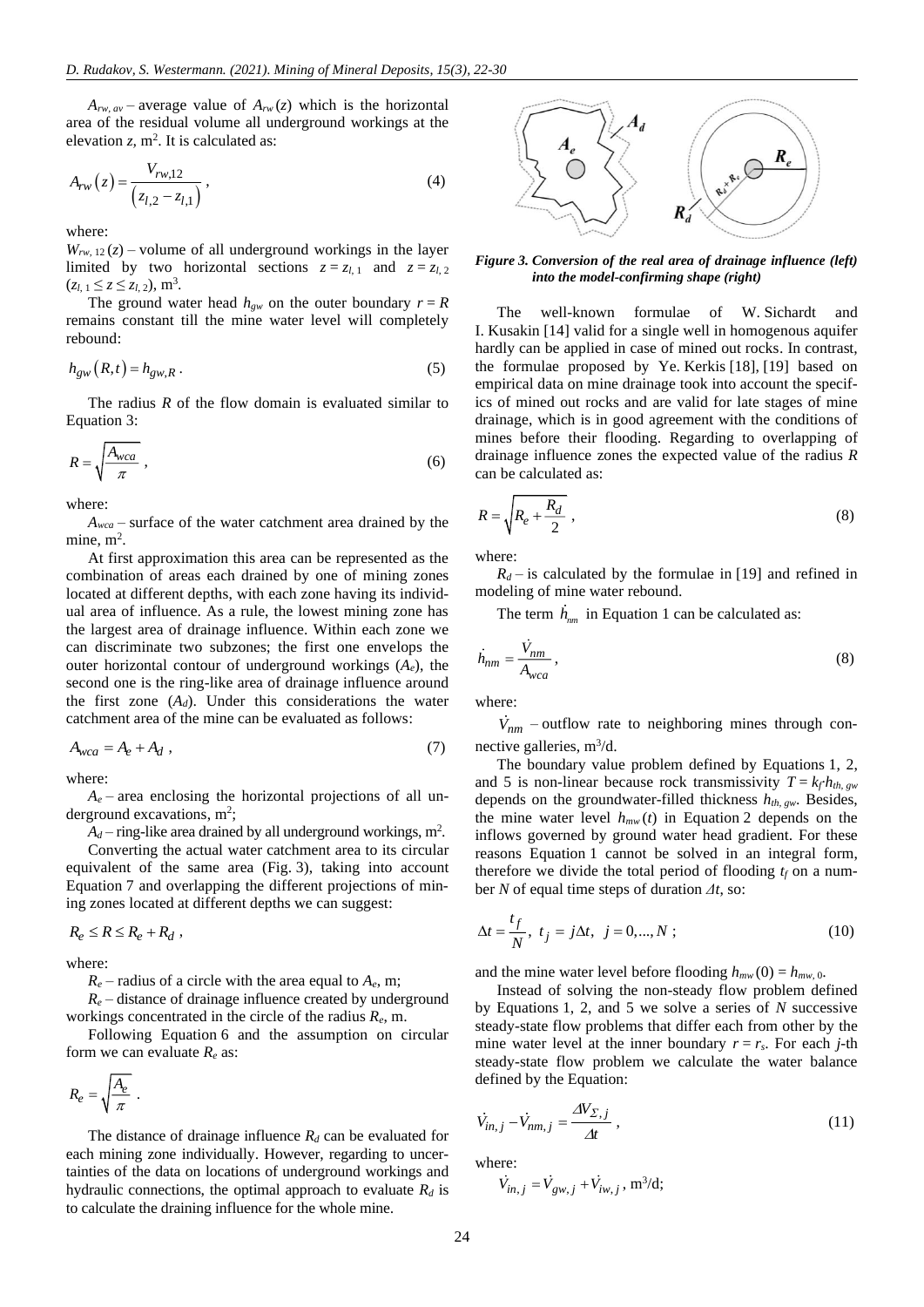$\dot{V}_{gw,i}$  – the ground water inflow rate, m<sup>3</sup>/d;

 $\dot{V}_{iw, i}$  – infiltration water inflow rate (or vertical seepage rate),  $m^3/d$ ;

 $V_{nm,i}$  – outflow rate to the neighboring mine(s); all are calculated for  $j$ -th time interval,  $m^3/d$ ;

 $\Delta V_{\Sigma, j}$  – change of water volume in the flow domain during the period  $\Delta t$ , m<sup>3</sup>.

Ground water inflow rate to the mine is calculated based on Dupuit-Thiem formula for radial free surface flow [\[14\]:](#page-7-10)

$$
\dot{V}_{gw,j} = \pi \cdot \overline{k}_{f,j} \cdot \frac{h_{gw,R}^2 - h_{mw,j}^2}{\ln\left(\frac{R}{r_s}\right)}\,,\tag{12}
$$

where:

 $k_{f,i}$  – average hydraulic conductivity of rocks within the minimum and maximum water levels during the time interval from  $t_j$  to  $t_{j+1}$ , m/d;  $k_{f,j}$  can be evaluated by the formula:

$$
\bar{k}_{f,j} = \frac{1}{h_{\text{gw},R} - h_{\text{mw},j}} \int_{h_{\text{mw},j}}^{h_{\text{gw},R}} k_f(z) dz . \tag{13}
$$

Equation 13 enables taking into account layered heterogeneity of rocks due to geological settings and mining operations. Because of the raising mine water level the hydraulic conductivity  $k_{f,j}$  changes in time. The average natural porosity is calculated by analogy to Equation 13.

Infiltration rate (or vertical seepage rate) can be calculated depending on the mine water level position over the bottom of the low-permeable layer *zl*, <sup>1</sup>:

$$
\dot{V}_{iw,j} = \begin{cases} k_{f,b} \cdot \pi \cdot R^2, & h_{mw} \le z_{l,1}, \\ \dot{h}_{iw}, & h_{mw} \ge z_{l,1}, \end{cases}
$$
 (14)

where:

 $k_f$ , *b* – hydraulic conductivity of a low-permeable layer of the overburden, m/d.

Equation 14 means that the hydraulic conductivity of low-permeable layer controls the infiltration rate to underground workings until the mine water level is lower than the layer bottom. In practice  $k_{f, b}$  and  $h_{i w}$  are quite often evaluated based on the water balance before flooding.

 $V_{p_{w,i}}$  – the ground water inflow rate, m<sup>3</sup>/d;<br>  $V_{p_{w,i}}$  – inflitration water inflow rate (or vertical scepage<br>  $V_{h,m,j}$  – inflitration water inflow rate (or vertical scepage<br>  $V_{h,m,j}$  – outflow rate to the neighborin The outflow rate to neighboring mines  $V_{nm,j}$  is calculated for each case individually. In case if the hydraulic parameters of a connective inter-mine gallery are available, the method proposed and tested in [\[15\]](#page-7-11) can be applied. If two mines, one is being flooded, the other is drained, are contacted through low-permeable barrier, the inflow rate to the drained mine can be calculated as shown below in the next section on the example of the colliery Königsborn.

The volume of water that flows in the mine  $\Delta V_{\Sigma, j}$  during the time interval *Δt* is distributed between residual man-made voids including underground workings of the volume *ΔVrw*, *<sup>j</sup>* and floodable natural pores of the volume *Δne*, *<sup>n</sup>*, *<sup>j</sup>*:

$$
\Delta V_{\Sigma,j} = \Delta V_{rw,j} + \Delta n_{e,n,j} \,. \tag{15}
$$

Assuming the interconnectivity of all underground workings the volume  $\Delta V_{rw, j}$  under relatively slow mine water rebound (i.e. small *Δhmw*, *<sup>j</sup>* during *Δt*) can be calculated as:

$$
\Delta V_{rw,j} = A_{rw,j} \cdot \Delta h_{mw,j},\tag{16}
$$

where:

*Δhmw*, *<sup>j</sup>* – increment of the mine water level during the time interval *Δt*, m.

The volume  $\Delta n_{e, n, j}$  is the volume of rocks limited by two curves in Figure 1 that are the surfaces of ground water head within the depression cone at the beginning and the end of the time interval *Δt* multiplied by natural floodable porosity *ne*, *<sup>n</sup>*. The value  $\Delta n_{e, n, j}$  is calculated based on the ground water head for free surface flow at the discharge defined by Equation 10.

Using Equations 15 and 16 we can rewrite Equation 11:

$$
\Delta V_{\Sigma,j} = A_{rw,j} \cdot \Delta h_{mw,j} + V_{nm,j} \cdot \Delta t + \Delta V_{e,n,j} \,,\tag{17}
$$

and calculate the rise of the mine water level during the time interval *Δt* as follows:

$$
\Delta h_{mw,j} = \frac{\Delta V_{\Sigma,j} - V_{nm,j} \cdot \Delta t - \Delta V_{e,n,j}}{A_{rw,j}}.
$$
\n(18)

Because of non-linearity of Equation 18 ( $\Delta V_{e, n, j}$  depends on the mine water level increment *Δhmw*, *<sup>j</sup>*) we solve it numerically using an iterative procedure.

The mine water level at the moment  $t_{i+1}$  is calculated by adding *Δhmw*, *<sup>j</sup>* to the mine water level at *tj*:

$$
h_{mw, j+1} = h_{mw, j} + \Delta h_{mw, j} \,. \tag{19}
$$

Equations 11-19 define the time-dependent cycle; after its completion we obtain the mine water level and water balance components for all moments *t<sup>j</sup>* during the flooding period.

To validate the model we have first to minimize the deviation  $\Delta V_{iw}$  between the calculated and measured initial inflow rate to the mine, which allows balancing inflows of ground water and infiltration water before flooding. Then we have to minimize the deviation *Δhmw* between the calculated and measured mine water level for the period [0, *tf*]:

$$
\Delta h_{mw} = \sqrt{\frac{1}{t_f} \int_{0}^{t_f} \left[ h_{mw,c} \left( \tau \right) - h_{mw,m} \left( \tau \right) \right]^2 d\tau} \tag{20}
$$

where:

*Δhmw*, *<sup>c</sup>* and *Δhmw*, *<sup>m</sup>* – measured and calculated mine water level, respectively, m SL.

The deviation in Equation 20 is the function depending on model parameters; those minimizing *Δhmw* can be interpreted as optimal model parameters for the measured mine water rebound. Regarding to low accuracy of geological data the task has to be evaluation of not only the optimal values of parameters but also their plausible intervals and model sensitivity to parameters variation.

The model sensitivity can be evaluated as the change of *Δhmw* caused by parameter variations. To evaluate the model sensitivity we used the relative deviation *Δhmw*, *<sup>r</sup>* (Equation 20):

$$
\Delta h_{mw,r} = \frac{\Delta h_{mw}}{h_{mw,dif}} \cdot 100\%,\tag{21}
$$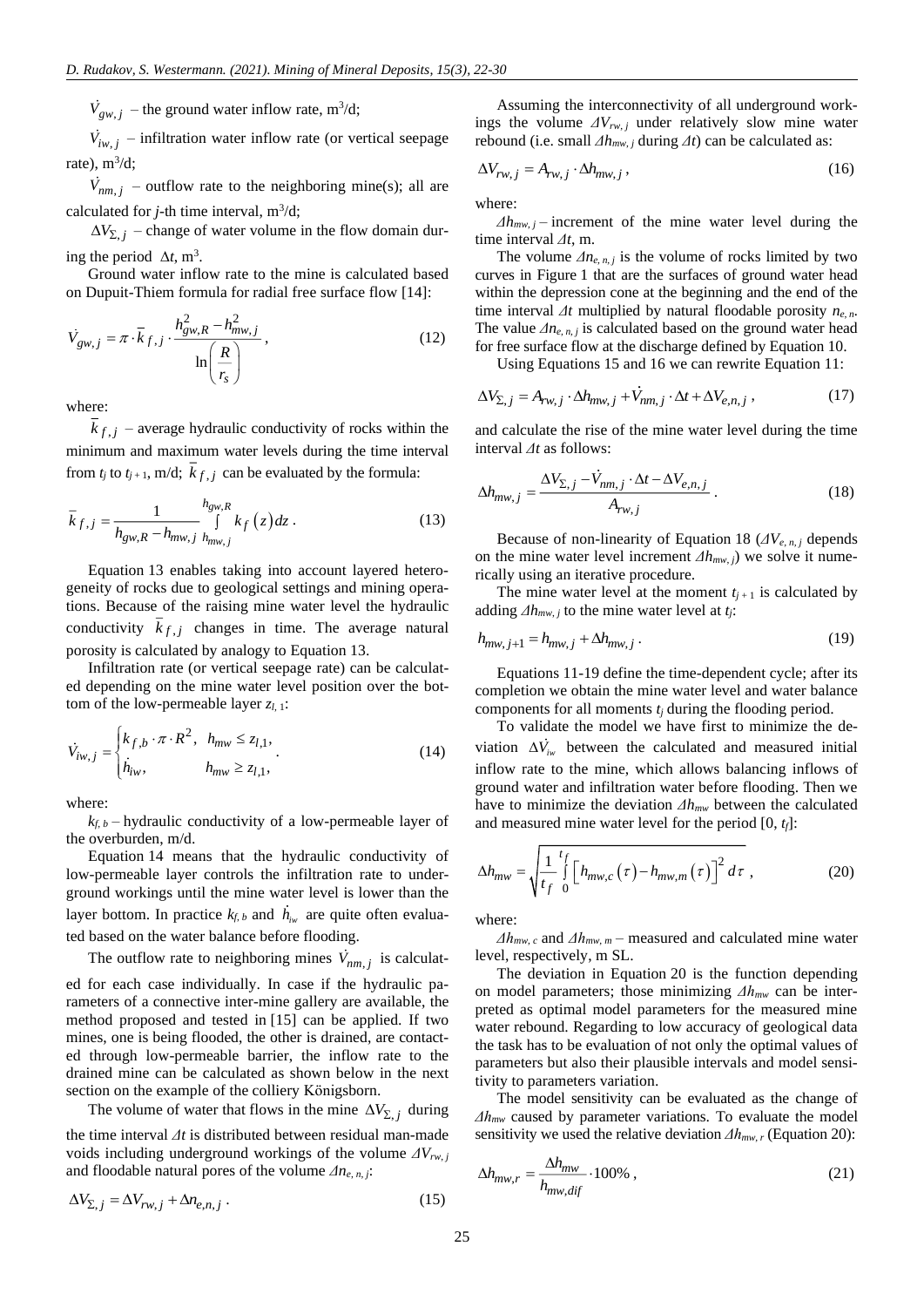where:

*Δhmw* – the deviation calculated by Equation 20, m;

 $h_{mw, dif} = h_{mw, max} - h_{mw, min}$ ,  $h_{mw, dif}$  – difference between the highest *hmw*, max and lowest *hmw*, min water levels during mine water rebound, m.

In this paper we examine the influence of four parameters on model sensitivity that are the radius of the flooded area *R*, the specific inflow rate of infiltration water to the flooded area  $h_{i w}$ , the volume of residual underground workings  $V_{i w}$ , and hydraulic conductivity *kf*; the last two parameters depend on the vertical coordinate *z.* Model validation and parameter identification are performed in the following steps:

 $-$  evaluation of the guessed parameters  $(R, h_{i w})$  for which the calculated initial inflow rate is the closest to the initial measured inflow rate;

– variation of the distributions of underground workings and hydraulic conductivity of rocks within estimated intervals in order to achieve the best coincidence with the measured mine water level;

– analysis of model sensitivity to parameter variations.

The algorithm has been implemented and tested by D.V. Rudakov in the Turbo-Pascal programming environment.

#### **3. Results and discussion**

The analytical model was used for modeling of mine water rebounds in three selected German mines (Fig. 4, Table 1) [\[20\].](#page-7-16) The collieries Westfalen (in Ahlen [North Rhine-Westphalia]) and Königsborn (in Unna [North Rhine-Westphalia]) are located in the south-east of the former Ruhr hard-coal mining area. The colliery Ibbenbüren is located in the Tecklenburg region (North Rhine-Westphalia). These three collieries have been closed and flooded for many years ago. They differ in their thickness of the overburden strata that consist of the less permeable strata of the Emscher formation (claystone) and the fissured and water-bearing strata of the Upper Cretaceous (marl limestone).



*Figure 4. Location map of studied mines in Germany. Red squares: I – colliery Ibbenbüren; K – colliery Königsborn; W – colliery Westfalen. Numbers: last active hardcoal mines; 1 – colliery Prosper-Haniel; 2 – colliery Ibbenbüren) [\[21\]](#page-7-17)*

Vertical distribution of the residual volume of underground workings for the studies mines is shown in Figure 5.

| <b>Lable 1. Basic data on flooding the selected mines</b> |                     |                     |                     |  |  |
|-----------------------------------------------------------|---------------------|---------------------|---------------------|--|--|
| Colliery                                                  | Westfalen           | Königsborn          | Ibbenbüren          |  |  |
| Day when<br>flooding began                                | 04.09.2000          | 15.09.1996          | 01.01.1980          |  |  |
| Measured mine<br>water level, m SL                        | $-1178$             | -894                | $-496$              |  |  |
| Measured inflow rate<br>into the mine, $m^3/d$            | 3 600               | 4 608               | 21 744              |  |  |
| Day of last available<br>measurement                      | 28.11.2016*         | $30.11.2016*$       | 28.12.1982          |  |  |
| Measured mine water<br>level in the shaft, m SL           | -431                | 301                 | 66                  |  |  |
| Area occupied<br>by the mine, $km2$                       | 140                 | 16                  | 37                  |  |  |
| Residual volume<br>created by mining, $m3$                | $1.02 \cdot 10^{7}$ | $1.01 \cdot 10^{7}$ | $5.54 \cdot 10^{6}$ |  |  |

*Table 1. Basic data on flooding the selected mines*

\* flooding is still continuing

The colliery Westfalen has the biggest thickness of overburden rocks that varies between 795 and 889 m. The thickness of the less permeable strata of the Emscher formation is between 475 and 600 m.

Compared to the colliery Westfalen the colliery Königsborn has a lower overburden thickness. It varies between 180 and 300 m. The average layer thickness of the fissured marl limestones is about 130 m.

Due to close location of the shaft to low-permeable barrier to the neighboring colliery Heinrich Robert/Ost the area of colliery Königsborn is approximated as the half-circle. In calculations we took into account that the hydraulic conductivity of the Turonium + Cenomanium aquifer (Upper Cretaceous) is three orders higher than the hydraulic conductivity of the intact Carboniferous rocks.

Outflow rate to the neighboring mine at the mine water level *Δhmw*, *Kb* in the colliery Königsborn below the bottom of the Turonium + Cenomanium aquifer at  $z_{T+C,1} = -217.8$  m (position "1" in Figure 6) is calculated assuming unconfined ground water flow through a vertical wall of the length 4 km with the hydraulic conductivity of intact Carboniferous rocks of  $10^{-5}$  m/d and the mine water level in the colliery Heinrich Robert/Ost maintained at -900 m SL:

$$
\dot{V}_{nm,1} = k_{f,b} \cdot \frac{h_{mw,Kb}^2 - h_{mw,HRO}^2}{2l_b} \cdot l_{nm},
$$
\n(22)

where:

 $h_{mw, Kb}$  and  $h_{mw, HRO}$  – mine water level in the collieries Königsborn and Heinrich Robert/Ost, m SL;

 $l_b$  – thickness of the low-permeable barrier between the mines, m;

*lnm* – horizontal length of this barrier with the neighboring mine, m;

 $k_f$  *b* – its hydraulic conductivity, m/d.

For the mine water level over the bottom of the Turonium + Cenomanium aquifer  $(h_{mw, Kb} \ge z_{T+C, 1})$  and below than its top  $(h_{mw, Kb} \leq z_{T+C, 2})$  at position "2" in Figure 6 the additional outflow rate from the colliery Königsborn can be calculated as:

$$
\dot{V}_{nm,2} = \dot{V}_{nm,1} + k_{f,T+C} \cdot \frac{h_{mw,Kb}^2 - z_{T+C,1}^2}{2l_b} \cdot l_{nm},
$$
\n(23)

where:

 $k_f$ ,  $T + C$  – hydraulic conductivity of the Turonium + Cenomanium aquifer, m/d.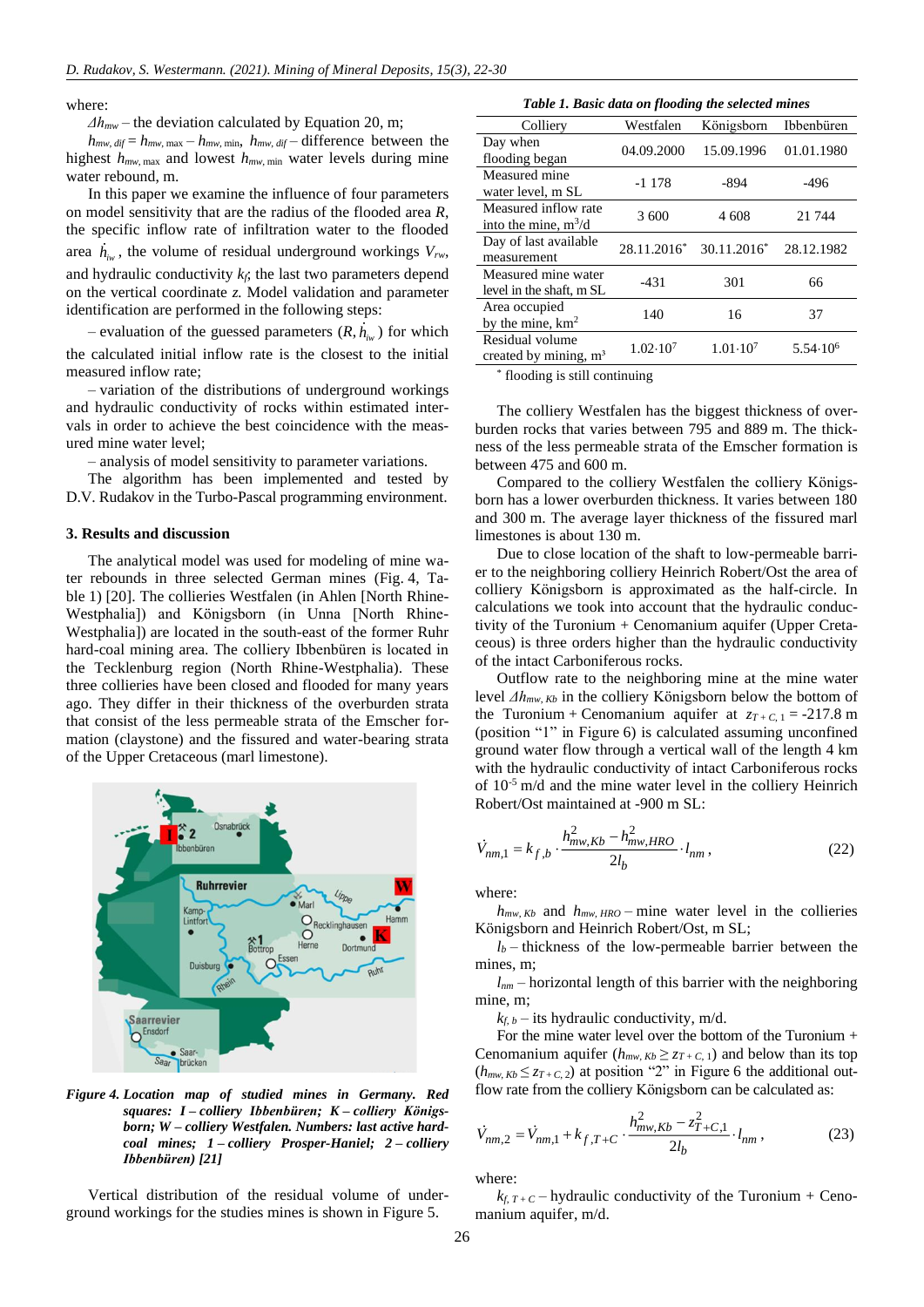

*Figure 5. Vertical distribution of the residual volume of underground workings expressed as the surface of a horizontal crosssection of the mine workings Arw(z): (a) colliery Westfalen; (b) colliery Königsborn; (c) colliery Ibbenbüren (Westfeld)*

For the mine water level higher than the top of the Turonium + Cenomanium aquifer  $z_{T+C,2}$  ( $h_{mw,Kb} \ge z_{T+C,2}$ ) the additional outflow rate from the colliery Königsborn is calculated as confined flow (position "3" in Figure 6) by Equation 22 replacing its second term in the right hand side with:

$$
k_{f,T+C} \cdot \frac{h_{mw,Kb} - z_{T+C,1}}{2} \cdot \frac{z_{T+C,2} - z_{T+C,1}}{l_b} l_{nm}.
$$

The colliery Ibbenbüren is divided into a western and eastern mining field. While the mining field "Westfeld" was flooded in the 1970s, hard-coal mining was carried out in the mining field "Ostfeld" until 2018.



*Figure 6. Sketch to calculate water flow through the lowpermeable barrier between two mines: 1, 2, 3 – the water levels in the flooded mine and ground water heads in the low-permeable barrier. Notations see in text*

The hard-coal deposit of the colliery Ibbenbüren (in the following, only the mining field "Westfeld" is considered) emerges morphologically from the surrounding area as a horst structure of the Carboniferous strata. Therefore, the hard coal-bearing strata are not covered by any overburden and crops out at the surface. Due to the missing of an overburden, the rainwater enters the mine directly.

Using the available data on geology, hydrogeology, and mining we evaluated the optimal model parameters (Table 2) that minimize the deviation *Δhmw* between measured and calculated mine water level in Equation 20.

*Table 2. Parameters evaluated by inverse modeling*

| Colliery                               | Westfalen            | Königsborn           | Ibbenbüren           |
|----------------------------------------|----------------------|----------------------|----------------------|
| R, m                                   | 5 700                | 3 0 0 0              | 2.800                |
| $V_{rw}$ <sup>*</sup> , m <sup>3</sup> | $1.02 \cdot 10^7$    | $1.01 \cdot 10^{7}$  | $5.5 \cdot 10^{6}$   |
| $h_{iw}$ , m/d                         | $8.0 \cdot 10^{-6}$  | $1.39 \cdot 10^{-4}$ | $6.35 \cdot 10^{-4}$ |
| **<br>$\rm{m/s}$<br>$k$ f, av          | $4.65 \cdot 10^{-8}$ | $8.32 \cdot 10^{-8}$ | $1.29 \cdot 10^{-9}$ |

\* total value distributed over the flooded thickness of rocks;

\*\* average value distributed over the flooded thickness of rocks.

The calculations demonstrated very good agreement with the measured data for all mines (Fig. 7, Table 3). The maximum relative deviation for the mine water level during the measurement period did not exceed 2.1%; the deviation for the inflow rate to a mine before its flooding did not exceed 0.8%.

Changing of the infiltration rate  $h_{i w}$  up to  $\pm 10\%$  does not deviate significantly the calculated values from those measured during the most part of flooding interval; changing of other parameters has similar effect.

The results of sensitivity analysis (Fig. 8) confirmed that the parameters in Table 3 are optimal for Equation 20 because they minimize the deviation *Δhmw* whereas changing all four varied parameters increase *Δhmw*.

*Table 3. Minimum relative deviations between measured and calculated data, %*

| Colliery            | Westfalen | Königsborn | <b>Ibbenbüren</b> |
|---------------------|-----------|------------|-------------------|
| Mine water level    |           |            |                   |
| Initial inflow rate | 18        |            |                   |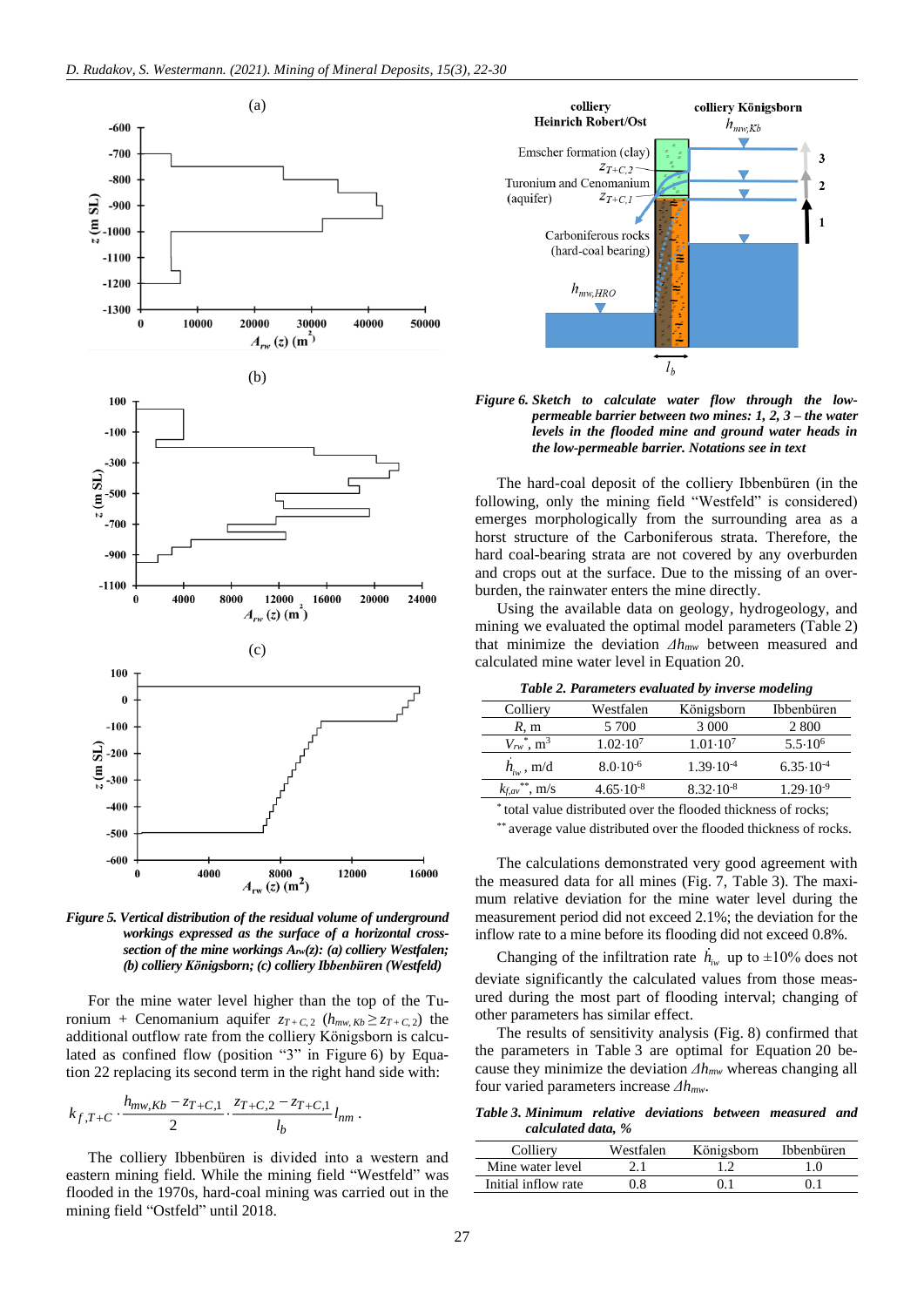

*Figure 7. Mine water level hmw versus time t in the collieries Westfalen (a), Königsborn (b), Ibbenbüren (c) at the parameters from Table 3 and different infiltration rates: 1.0 (black line);*  $0.9 \varepsilon$ *(blue line);*  $1.1 \varepsilon$ *(red line); black dots show the measured mine water level*

For the colliery Westfalen with higher thickness of overburden the most influential parameters in terms of model sensitivity were found the residual volume of underground workings *Vrw* and hydraulic permeability of rocks *kf*, which means domination of the factors of deep water inflow. In contrast, for the collieries Königsborn and Ibbenbüren with lower and insignificant thickness of overburden the most influential parameters are the flooded area radius *R* and the infiltration rate  $h_{i w}$ ; this is fully in line with growing significance of parameters that characterize vertical recharge of the flooded area.



*Figure 8. Relative deviation hmw,r between calculated and measured mine water level (Equation 21) versus change of input parameters for the collieries Westfalen (a); Königsborn (b); Ibbenbüren (c)*

#### **4. Conclusions**

The mathematical model based on analytical relations of ground water flow theory and adapted to the availability of critical hydrogeological and mining parameters has been developed to simulate flooding the underground workings. The model has been tested for the examples of three closed hard-coal mines in Germany selected as case studies.

We used the analytical solution describing radial ground water flow to the shaft and water balance relations for the series of successive stationary depression cones. It takes into account layered heterogeneity of hydraulic conductivity, porosity, vertical distribution of underground workings,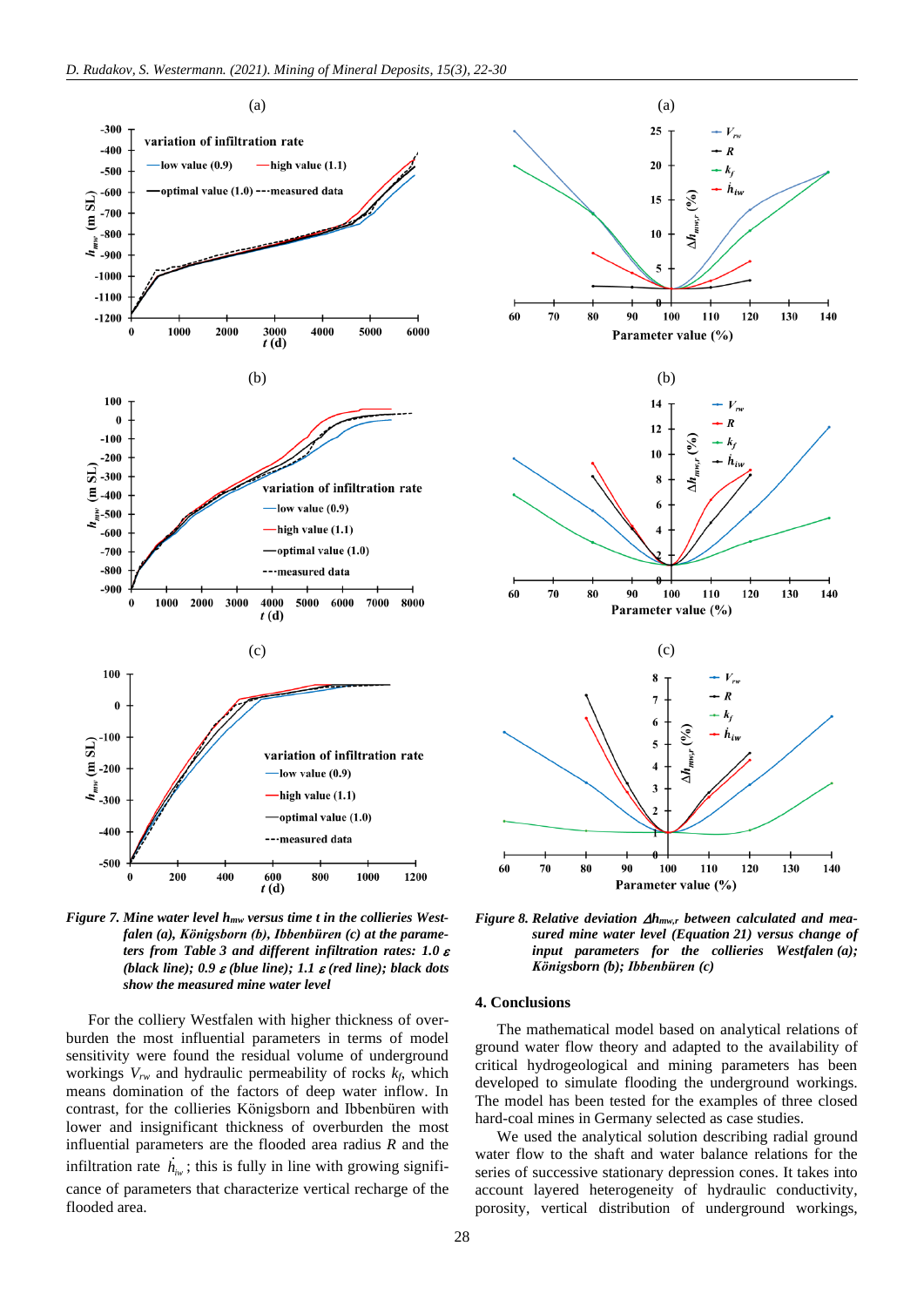irregular form of the drained area, the inflow/outflow to neighboring mines without gridding the flow domain as it is performed in numerical models.

The modeling demonstrated very good agreement with the measured data for all studied mines. The maximum relative deviation for mine water level during the measurement period did not exceed 2.1% and the deviation for the inflow rate before flooding did not exceed 0.8%. Sensitivity analysis revealed the higher role of the residual working volume and hydraulic conductivity for mine water rebound in case of thick overburden above underground workings like colliery Westfalen. Along with this, lowering thickness of overburden increases the influence the infiltration rate and the flooded area size in terms of model sensitivity for collieries Königsborn and Ibbenbüren.

The study demonstrated the advantages of analytical modeling as a tool for preliminary evaluation and prediction of flooding indicators and parameters of mined out disturbed rocks. In case of uncertain input data it can be considered as an attractive alternative to usually applied numerical methods of modeling ground and mine water flow.

#### **Acknowledgements**

We would like to thank RAG Aktiengesellschaft and DMT GmbH & Co. KG (both Essen, Germany) for providing documents and data required to develop the analytical model.

#### **References**

- <span id="page-7-0"></span>[1] *Mine closure and post-mining management. International state-the-art*. (2008). Lisbon, Portugal: International Commission on Mine Closure. International Society for Rock Mechanics.
- [2] Soni, A.K., & Wolkersdorfer, C. (2016). Mine water: Policy perspective for improving water management in the mining environment with respect to developing economies. *International Journal of Mining, Reclamation and Environment*, *30*(2), 115-127. https://doi.org/10.1080/17480930.2015.1011372
- <span id="page-7-1"></span>[3] Wolkersdorfer, C., & Bowell, R. (2004). Contemporary reviews of mine water studies in Europe, Part 1. *Mine Water and the Environment*, *23*(4), 162-182. https://doi.org/10.1007/s10230-004-0060-0
- <span id="page-7-2"></span>[4] Kessler, T., Mugova, E., Jasnowski-Peters, H., Rinder, T., Stemke, M., Wolkersdorfer, C., & Schafmeister, M.-T. (2020). Grundwasser in ehemaligen deutschen Steinkohlenrevieren – ein wissenschaftlicher Blickwinkel auf Grubenflutungen. *Grundwasser*, *25*(4), 259-272. https://doi.org/10.1007/s00767-020-00460-0
- <span id="page-7-3"></span>[5] LANUV NRW. (2018). *Landesamt für Natur, Umwelt, und Verbraucherschutz nordrhein-westfahlen: Potenzialstudie warmes Grubenwasser – Fachbericht 90*. Recklinghausen, Germany, 154 p.
- <span id="page-7-4"></span>[6] Loredo, C., Roqueñi, N., & Ordóñez, A. (2016). Modelling flow and heat transfer in flooded mines for geotermal energy use: A review. *International Journal of Coal Geology*, (164), 115-122. https://doi.org/10.1016/j.coal.2016.04.013
- <span id="page-7-5"></span>[7] Banks, D. (2001). A variable-volume, head-dependent mine water filling model. *Ground Water*, *39*(3), 362-365. https://doi.org/10.1111/j.1745-6584.2001.tb02319.x
- [8] Sadovenko, I., Zagrytsenko, A., Podvigina, O., & Derevyagina, N. (2016). Assessment of environmental and technical risks in the process of mining on the basis of numerical simulation of geofiltration. *Mining of Mineral Deposits*, *10*(1), 37-43. https://doi.org/10.15407/mining10.01.037
- [9] Sadovenko, I., Rudakov, D., & Podvigina, O. (2010). Analysis of hydrogeodynamics in a mining region during exploitation till closure of coal mines. *New Techniques and Technologies in Mining – Proceedings of the School of Underground Mining*, 61-69. https://doi.org/10.1201/b11329-12
- <span id="page-7-6"></span>[10] Szczepiński, J. (2019). The significance of groundwater flow modeling study for simulation of opencast mine dewatering, flooding, and the environmental impact. *Water*, (11), 848. https://doi.org/10.3390/w11040848
- <span id="page-7-7"></span>[11] Quiros, A.G., & Fernández-Álvarez, J.P. (2019). Conceptualization and finite element groundwater flow modeling of a flooded underground mine reservoir in the Asturian Coal Basin, Spain. *Journal of Hydrology*, (578), 124036. https://doi.org/10.1016/j.jhydrol.2019.124036
- <span id="page-7-8"></span>[12] Renz, A., Rühaak, W., Schätzl, P., & Diersch, H.-J.G. (2009). Numerical modeling of geothermal use of mine water: Challenges and examples. *Mine Water and the Environment*, *28*(1), 2-14. https://doi.org/10.1007/s10230-008-0063-3
- <span id="page-7-9"></span>[13] Eckart, M. (2011). *BoxModel Concept: ReacFlow3D. Modelling of the flow of mine water and groundwater, mass and heat transport*. Essen, Germany: DMT GmbH & Co. KG, 34 p.
- <span id="page-7-10"></span>[14] Hölting, B., & Coldewey, W.G. (2009). *Einführung in die Allgemeine und Angewandte Hydrogeologie*. Hamburg, Germany: Spektrum, 383 p.
- <span id="page-7-11"></span>[15] Sadovenko, I.O., & Rudakov, D.V. (2010). *Dynamics of mass transport with ground water flow during active and closing mining operations*. Dnipropetrovsk, Ukraine: National Mining University, 216 p.
- <span id="page-7-12"></span>[16] Rudakov, D.V., Coldewey, W.G., & Goerke-Mallet, P. (2014). Modeling the inflow and discharge from underground structures within the abandoned hardcoal mining area of Westfeld (Ibbenbüren) (pp. 699- 705). In: *An Interdisciplinary Response to Mine Water Challenges*. Sui, Sun, & Wang (eds). Xuzhou, China: China University of Mining and Technology Press.
- <span id="page-7-13"></span>[17] Westermann, S., Rudakov, D., Reker, B., & Melchers, C. (2019). Ein neuer Blick auf Grubenwasseranstiegsprozesse – ausgewählte Beispiele aus dem deutschen Steinkohlenbergbau. *Markscheidewesen*, *126*(1), 30-38.
- <span id="page-7-14"></span>[18] *Hydrogeologist's guide*. *Volume 1*. (1967). Leningrad, Russia: Nedra, 592 p.
- <span id="page-7-15"></span>[19] Kerkis, Ye.Ye. (1955). *Evaluation the radius of influence in inflow calculation*. Moscow, Russia: Ugletechizdat, 100 p.
- <span id="page-7-16"></span>[20] Westermann, S. (2020). *Modellbasierte Sensitivitätsanalyse systembestimmender Faktoren eines Grubenwasseranstiegs in Unteragebergwerken mittels statistischer Versuchsplanung*. Thesis for a PhD in Technical Sciences Clausthal-Zellerfeld, Germany: Technische Universität Clausthal, 220 p.
- <span id="page-7-17"></span>[21] Gesamtverband Steinkohle e.V. (GvSt). (2017). *Steinkohle 2017. Verantwortung für Generationen*. Annual report, 67 p.

# **Аналітичне моделювання відновлення рівня шахтних вод на прикладі трьох закритих кам'яновугільних шахтах у Німеччині**

#### Д. Рудаков, С. Вестерман

**Мета.** У роботі представлена та протестована аналітична модель припливу води та підйому його рівня в затоплюваній шахті. Досліджено стійкість моделі та її чутливість до змін вихідних даних на прикладах трьох закритих шахт з видобутку кам'яного вугілля в Німеччині.

**Методика.** Використане аналітичне рішення крайової задачі радіального потоку підземних вод у шахтному стволі, який розглядається як великий колодязь, а також співвідношення водного балансу для послідовності стаціонарних положень конуса депресії при моделюванні відновлення рівня води в шахті з урахуванням вертикального розподілу коефіцієнту фільтрації, залишкового об'єму підземних гірничих виробок та природних пор.

**Результати.** Моделювання продемонструвало досить добру узгодженість для всіх досліджуваних шахт. Максимальне відносне відхилення рівня шахтних вод протягом періоду вимірювань не перевищило 2.1%, а для припливу в шахту до її затоплення – 0.8%. Аналіз чутливості виявив більш високу значущість залишкового об'єму виробок та коефіцієнту фільтрації для відновлення рівня шахтних вод у випадку потужних перекриваючих порід та зростаючу значущість швидкості інфільтрації та розміру області затоплення у випадку меншої товщини цих порід.

**Наукова новизна.** Розроблена аналітична модель дозволяє реалістично прогнозувати нестаціонарне відновлення й приплив води в шахту з шаруватою неоднорідністю гірських порід, неправильною формою дренованої ділянки, припливом або відтоком до сусідньої шахти, а також об'ємом пустот як розподіленим параметром без сіткової дискретизації області фільтрації, виконуваної в чисельних моделях.